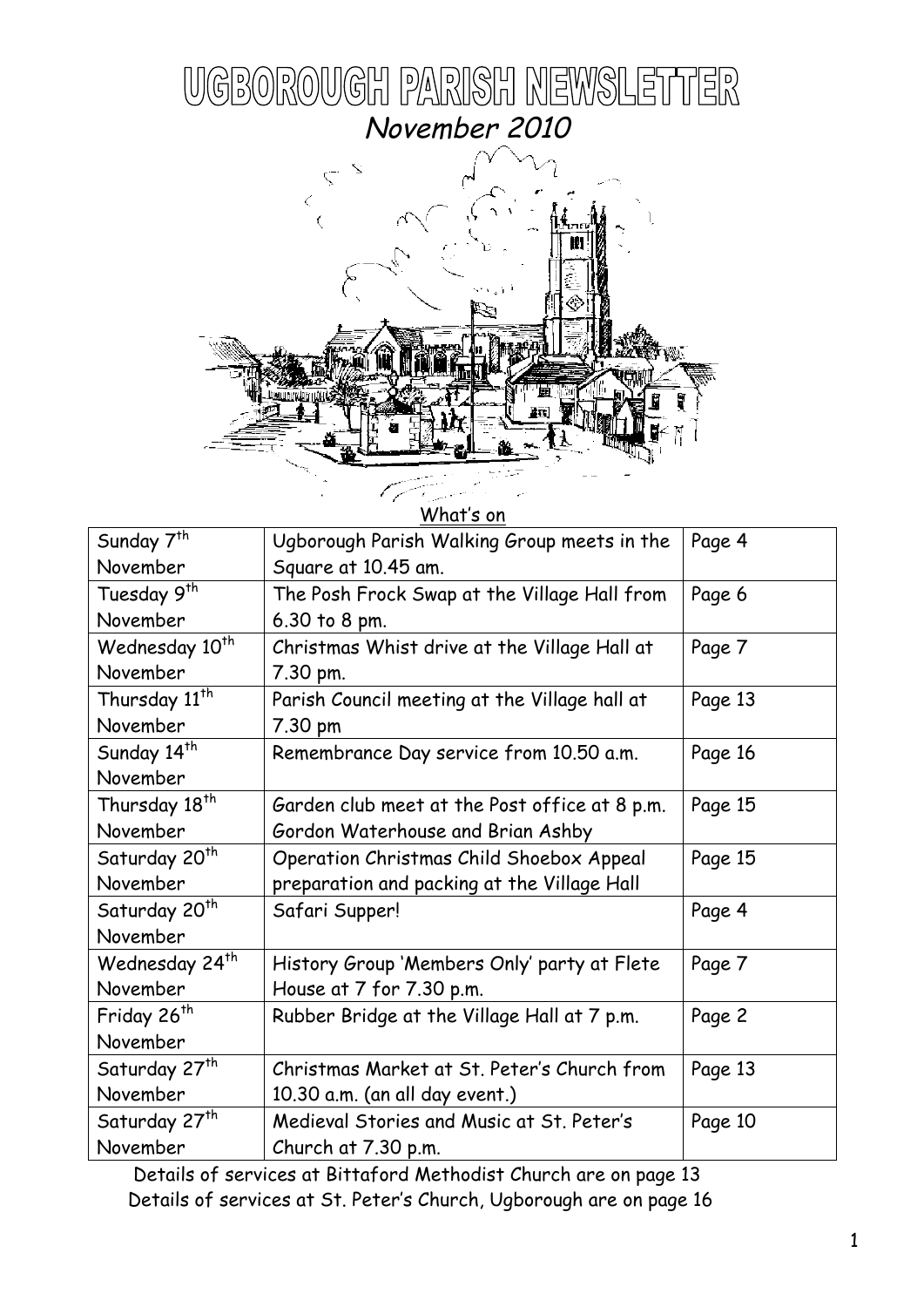Ceremonial flying of the Flag The flag will be flown on the following occasions in November Sunday 14<sup>th</sup> November -Remembrance Day AND the birthday of the Prince of Wales, Saturday November 20<sup>th</sup>- The wedding anniversary of the Queen and Prince Philip

> Martin and Flo would like to say a big THANK YOU to everyone who sent cards, or donations to St. Peter's Church

and RDA and who helped in any way to make the evening of their Golden  $\frac{8}{3}$ wedding such a success and so enjoyable.

# Erme Valley Riding for the Disabled. Peggy Douglas

hank

We are well and truly back into the swing of things – and everyone, including

the horses, are enjoying this quiet autumn weather. It's a treat to turn a happy horse out into a dry field with still some grass to enjoy – long may it last!

Sincere thanks to Martin and Florence Crossman for their generous donation to funds from their recent Golden Anniversary Party. Congratulations to you both!

And once again Jim Long has excelled in his fund raising for us! At a recent gathering of helpers, riders and regulars at The Horse and Groom, we were presented with £500 - proceeds from the Grand Post Steeplechase Draw!

WANTED – we are in dire need of two tall persons (not adverse to horses!) to help with a particular rider on a Thursday evening. This is **not** a huge commitment – Term time, every other week between 6.00 and 6.30. Matt loves his riding but is a leggy youth now – and needs a tall horse. The abundance of vertically challenged helpers is threatening to stop Matt's riding – which he so enjoys.

Please see Peggy or contact her on 01752 894348 if you can help.

Rubber Bridge Friday 26th November 7pm. Ugborough Village Hall £2.50 including refreshments Contact Beryl Wills 01752 892879.



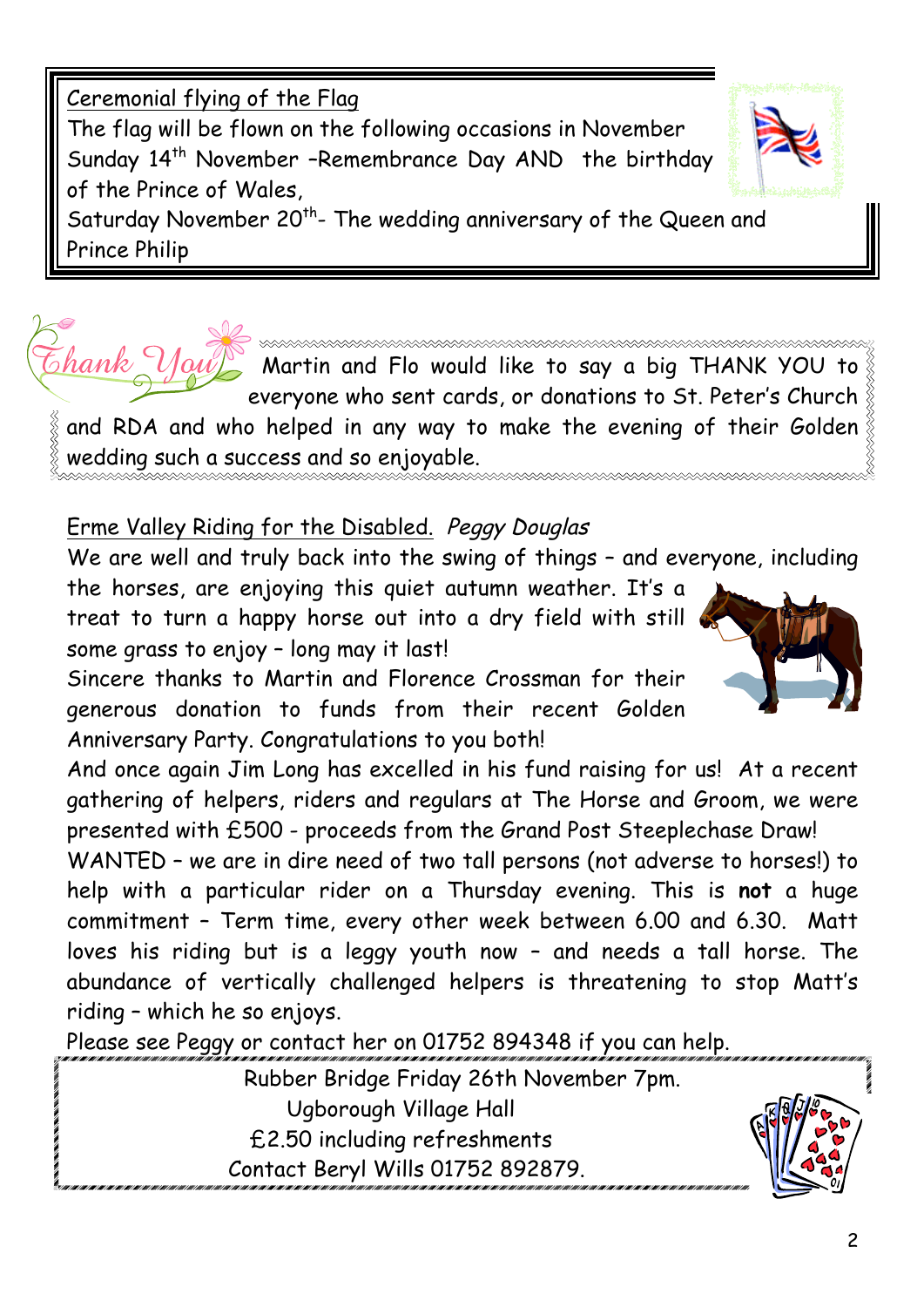## Ugborough and Bittaford Pre- School. Naomi Williams

October saw the children making bread rolls and vegetable soup for our Harvest Celebration. Parents, relatives and Toddler group were invited, and the children and staff enjoyed performing songs like "Dingle Dangle Scarecrow" and also "The Little Red Hen Rap". The weather has been amazingly warm and dry during October, which has enabled us to do lots of fun activities outside like catching leaves in the wind, then using them to make colourful prints. Immediately after half term we will be involved in activities related to "Bonfire Night", creatively exploring colours and sounds, as well as developing the children's knowledge and understanding of Staying Safe at this time of year. Then the end of November is St Andrews Day when we are planning to make some delicious shortbread and try a bit of Scottish dancing! Thank you to everyone who kindly attended the pre-school AGM ably chaired by Sara Hooper and parents who volunteered to join the new committee.

Our sessions are filling up fast for next year, especially as we have limited spaces for two year olds, so if you wish your child to be included on our waiting list please contact us as soon as possible to avoid disappointment – Thank you.

Ugborough and Bittaford Pre-School welcomes children from 2 years old to school age, and offer two FREE taster sessions so that you and your child get the opportunity to come and see the setting and meet the staff prior to starting. Our opening hours are Monday, Tuesday, Thursday and Friday 9 am to 12.45pm and Wednesday 9 am to 2 pm, term time only. For further information please contact either Tania or Naomi on 07763 215455, also you can log on to our website at www.ugboroughandbittafordpreschool.org.uk and learn more about the pre-school.

## Ugborough Youth Group Sue Johns

We had an exciting if not noisy meeting recently to plan the term's events. Welcome to new Committee members Judith and David Jones.

Members spent a creative evening last Friday producing a variety of scarecrows to add to the village trail.

We are helping with the Shoebox Appeal on Saturday 20<sup>th</sup> November.

Everyone is welcome to pop into the Village Hall to lend a hand.

We have an event planned for November  $12<sup>th</sup>$  - and the Safari Supper will be held on Friday 3<sup>rd</sup> December from 7.00pm- this event will be planned by Tessa, Jake and Andy.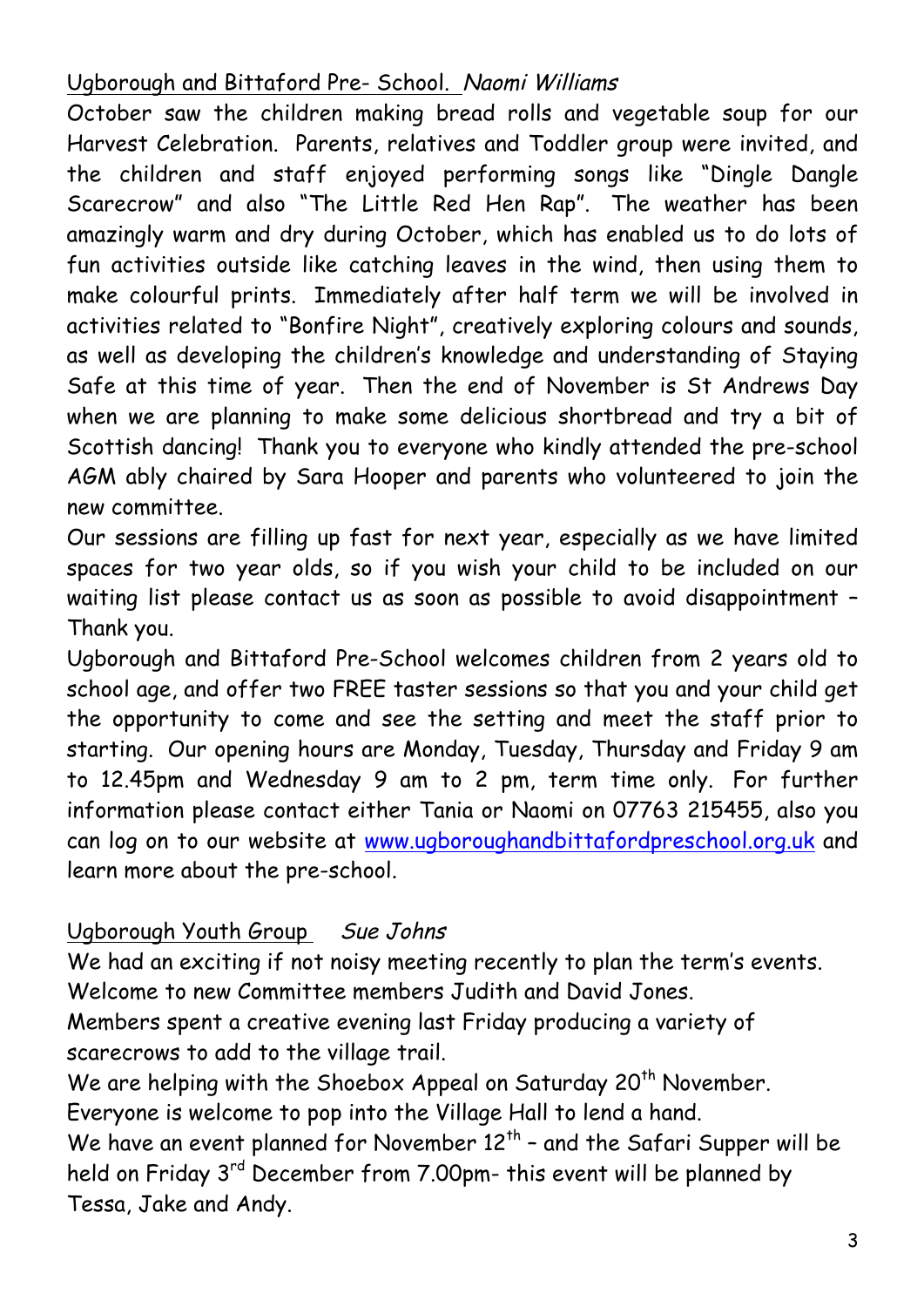Ugborough Parish Walking Group Merryl Docker

The Autumn has been beautiful. Plenty of foraging to be had in the hedgerows. I hope your shelves are now full of jams, pickles and more importantly, Sloe Gin! It seems to



have been a very good year for berries etc - it must have been all the rain we had over the summer months. Winter is now settling upon us, but that is no excuse so get your walking boots on and join us on **Sunday 7th November at 10.45am in Ugborough Square** for another pleasant amble around the Parish. Bring along dogs and other relatives and we will see what we can find in the hidden places of Ugborough. For more information contact Tom Holway (01752 893114) or Merryl Docker (01752 893651). See you soon.

> Safari supper Saturday 20th November Forms now available in the Post Office, 11 Undertown or from School Office Tel 01752 898799 or email friens@mondopeople.org

## Book Lovers Anne Nonymous

Jodi Picoult certainly tackles some challenging subjects in her novels. In this book 'Second Glance' she includes the paranormal, the Eugenics



project and local Native American people the Abernaki. The book is a suspenseful, supernatural tale, where all the characters have a connection to each other, however distant they may be. It is written in three parts – present day, past and present day again and is set in a small town in Vermont U.S.A. Chilling and addictive, Second Glance weaves an intricate web of love, murder and shocking secrets that is irresistible from beginning to end. A fascinating, visual read that I thoroughly enjoyed.

# UNDER MILKWOOD

What a fantastic village event! Taff would like to send his thanks for the tremendous support given by you all. Thanks to all who took part in the performance in any way. Details of the final amount raised for Friends of St. Peter's and the CD will follow shortly.

Editor's note- Many, many thanks to Taff for being the inspiration for this production. It's a tremendous achievement. Who knows what it may lead to!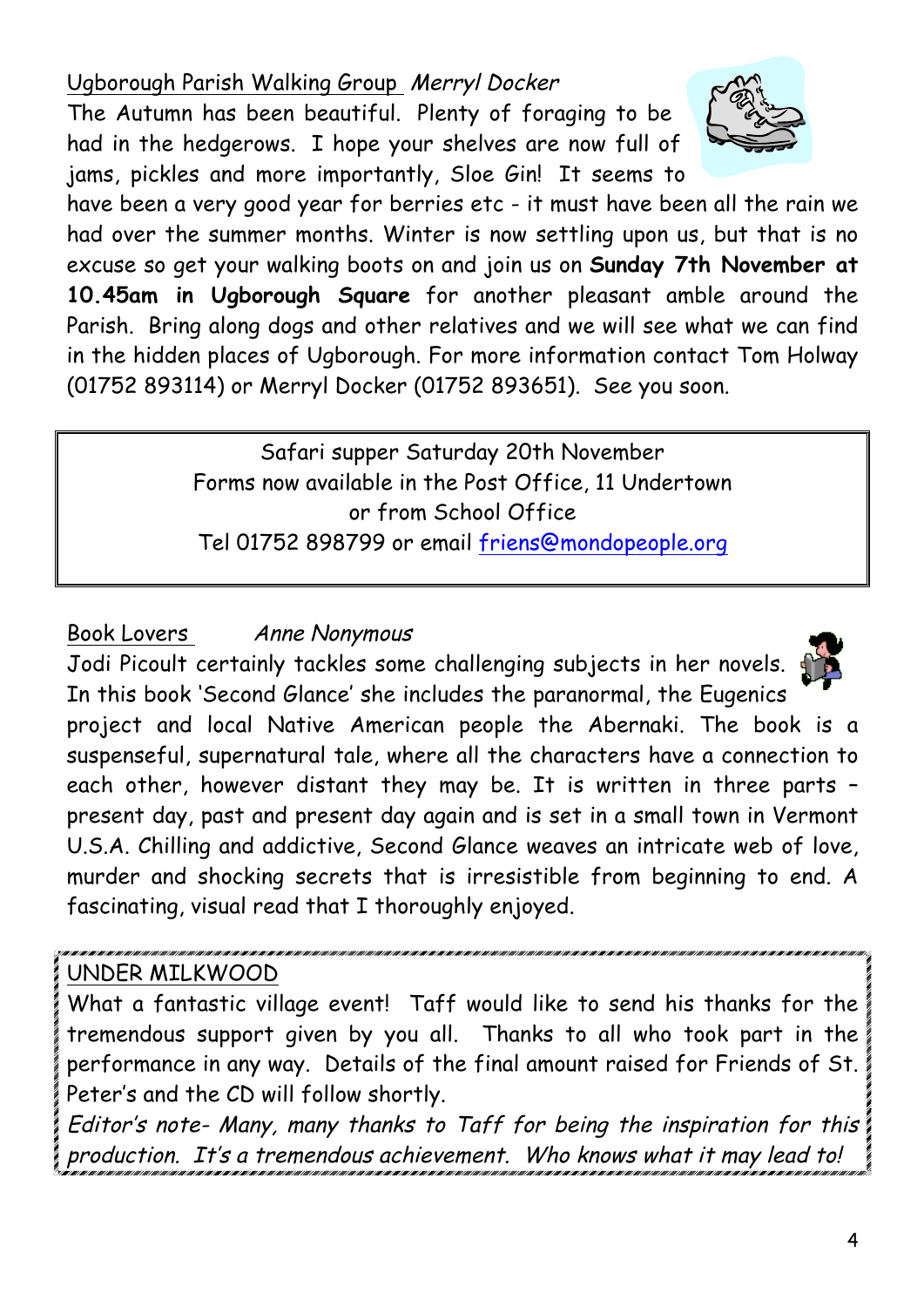**8.0 pm WEDNESDAY 3rd NOVEMBER 2010** An evening lecture **Cob Building in Devon** by Linda Watson from the University of Plymouth.

At the Devon Rural Archive, Shilstone, Modbury, PL21 0TW Tickets £4 in advance **Tel: 01548 830888 or Email: amy@dra.uk.net**

Editor's note- I have also been advised of courses for owners of traditional or historic properties to be held at Kingsbridge Community College. During November the topics are about caring for your home's slates and lime mortar. If interested, please phone 01803 861384 or enquiries@southdevonaonb.org.uk

## Ugborough Primary School

What a busy few weeks! The children have settled in brilliantly and it seems like our new members of staff have always been there! The children have been working extremely hard, as well as finding time for a little bit of FUN! Preparations for this year's Harvest Festival are going well and we hope it will again be a big success. (Editor's note- I understand that it was!) Personally I'm looking forward to sampling some of the home produce, which is always so tasty! Thank you, as ever, to Mr and Mrs Johns for the use of their barn at Hillhead Farm.

Our federation discussions with Ermington Primary School continue and parents have had the opportunity to visit Ermington and meet with their Head, Jane Byrne. We have now entered into the formal six week consultation period - more news will follow later in the year.

Following on from the successful "Food for Life" day earlier in the year, we have decided to produce an "Ugborough School Cookbook", consisting of family favourite recipes. A "mock-up" will be available at the Harvest Festival and we hope to take orders in time for Christmas – all proceeds will go towards plants/seeds/compost for use in school. If you are interested in purchasing a copy of this recipe book please contact the school office for more information (892489).

The school "Friends" are busy with their fundraising activities in support of the school and we are very grateful for their tremendous efforts. We hope you have all seen the details of the "Scarecrow" trail which is open to everyone in the Parish. If you would like to take part please contact Caroline Ross at caroline.ross11@btinternet.com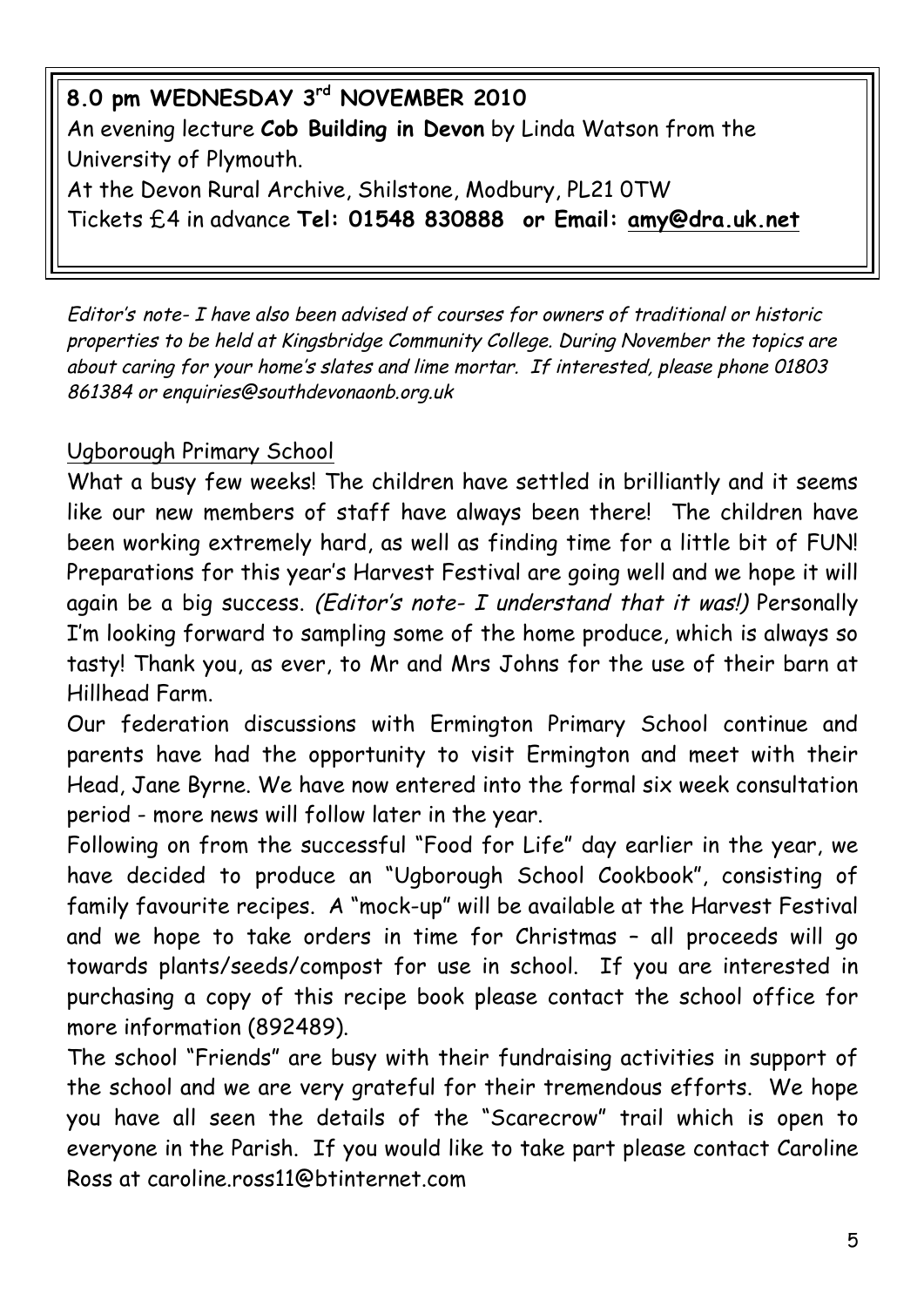The Friends of Ugborough School, Charity no. 1047174 present: The Posh Frock Swap! at Ugborough Village Hall on Tuesday 9th November from 6.30pm – 8 pm Come and shop for all of the family and refresh your wardrobes for only £5 entry fee per adult (to include a glass of wine). No entry fee for children. For each item of clothing that you bring you will be given a token to exchange for an item of your choice. If you would like more items just pay one pound!! Bring in your nice, quality, clean clothes, shoes, bags and accessories (ladies/men/children) that you haven't worn for ages or simply don't fit anymore and swap them for a whole new refreshed wardrobe – it couldn't be simpler! To arrange delivery of clothes in advance of the evening please email caroline.ross11@btinternet.com

With the Festive Season fast approaching this opportunity is too good to miss!

Rainfall at West Cannamore, Ugborough (510 ft above sea level.) I am again indebted to Len Wakeham for this detailed information.



Total for September- 147mm (5.8 ins.) Total for 9 months to end September- 36.91 ins.

Congratulations to Taff Jones and George Fletcher who took part in the sponsored Ride and Stride event for Devon Historic Churches and raised a brilliant sum of £317. Half of this amount will go to St. Peter's.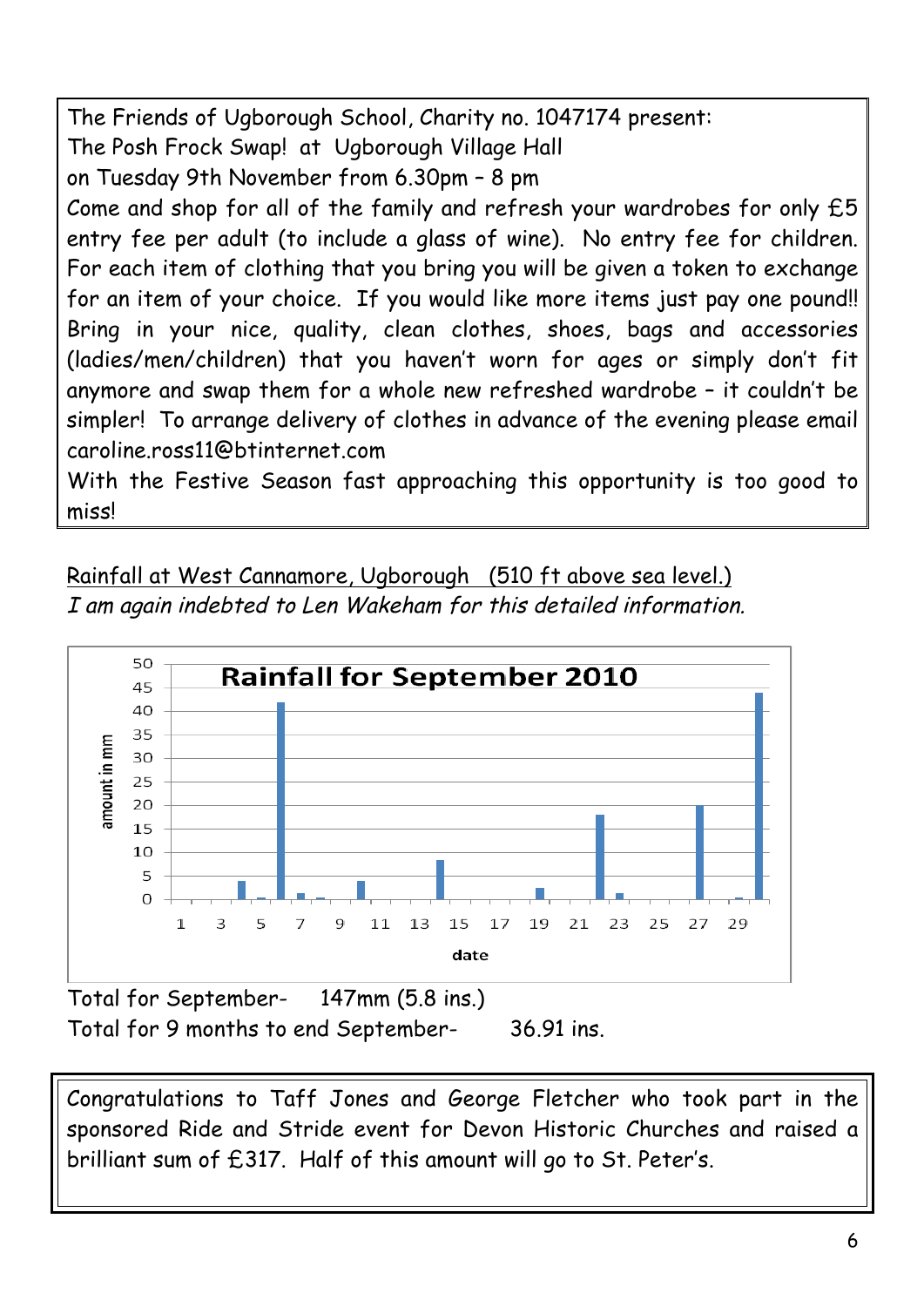**In aid of St Peter's Church, Ugborough CHRISTMAS WHIST DRIVE In the Village Hall on Wednesday 10 November at 7.30 pm Refreshments and Raffle Entry £3 ALL WELCOME**

Ugborough Local History Group Merryl Docker

It's Party Time!! Yes, party time has come around again all too quickly for members of our History Group. We are delighted to say **Adam Hart-Davis** enjoyed himself so much last year that he jumped at the chance to join us  $a$ gain  $\sim$  this year in a different venue!

**Wednesday 24th November 7 for 7.30pm at Flete House, Modbury**. As in previous years this is open to MEMBERS ONLY and numbers are limited ~ to book your place please contact Merryl Docker on 01752 893651 or email me on merryldocker@yahoo.co.uk.

The topic of Adam's talk is as yet undecided, but whatever it will be, I'm sure it will be very entertaining. We will be providing our own buffet party food and drink again as usual, but we will have to make a small charge on the door of £2 per person to cover the cost of the venue. So this year, to join us in the stunning surroundings of Flete House you will need:-

- **↓** to be a member of the History Group.
- v £2 entry fee.
- $\cdot$  To bring a contribution to the buffet table, either one of the following: plate of something sweet or savoury, crisps/nibbles, or drink alcoholic or fruit juice to suit your taste. Coffee will be provided.
- \* You will also need to bring along (for your own use) a glass, plate and cutlery - this may seem a little odd, but it will save a great deal of cost and time in clearing up if we all take our own. Think of this like an indoor picnic!!!I can assure you of a very entertaining, memorable evening in a truly beautiful location. Do let me know if you wish to be added to our guest list! I look forward to hearing from you.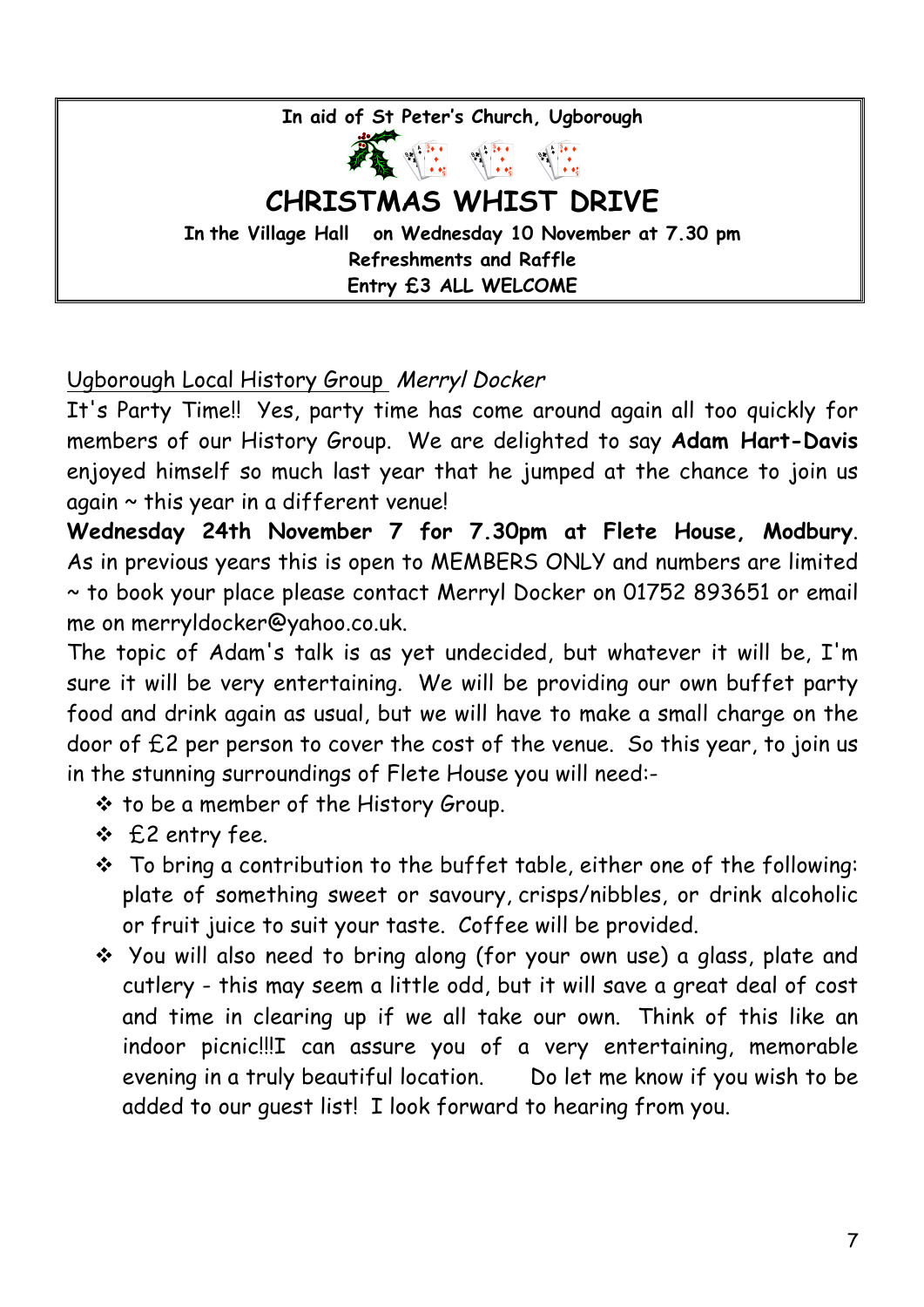Your Stars Tonight.

Since the visit of the Welsh Bard to Ugborough the steamed

 $\#$  dietor has been somewhat excitable with frequent calls to her agent about bringing Wagner's Ring Cycle to Ugborough Village Hall plus a Youth Group performance of Waiting for Godot to be staged in the Ugborough bus shelter – and followed by a possible world tour in 2011.

I go outside to find a little peace in the darkness of the Ugborough Skies and share with the Babylonians the wonder of the annual wheeling of the Zodiac around the North Pole Star. Orion the Hunter is just beginning to lift his shoulder over the south Eastern horizon – visible for the first time since last April. I fall into a reverie about fading stars for the bright red star which is Orion's left shoulder is Betelgeuse – interesting because it varies in brightness from the seventh brightest star in the night sky down to twentieth over a period of months as it swells and shrinks driven by its thermonuclear inner fire.

Almost directly above is another type of variable star in the constellation of Perseus. Algol is its second brightest star – except that every couple of days (2.867 days to be precise) it fades to become the fifth brightest in the constellation. The precise timing of the fluctuation gives a clue as to the cause – an eclipse of a bright star by a dimmer companion star revolving about it. The ancient stargazers may have recognised this variability – in Arabic, Hebrew, Medieval English and Chinese respectively it is named as Ghoul, Satan's Head, Demon star and "Piled up corpses" – in other words a bad karma star!

Now for a real star gazer's challenge (you need a star map for this one): low in the southern evening sky is the constellation of Cetus (the Whale) and in the middle of this is Mira – "the Wonder Star"- which is far more interesting than bathroom accessories. At the beginning of November it will be bright red tinted star easily visible on a clear night. Yet next April it will be invisible to the naked eye and probably even when using binoculars. It is now known that Mira is one of thousands of variable stars identified as red "super giants" whose variation is caused by a very regular expansion and contraction in its size.

Suddenly the steamed dietor beside me in the gloom offering a welcome mulled wine. "I have decided that fame and fortune is not for me" she murmurs "I shall live out my declining years in Ugborough". "But to me you will be my little wonder star" I coo in her ear "and I shall be your Algol."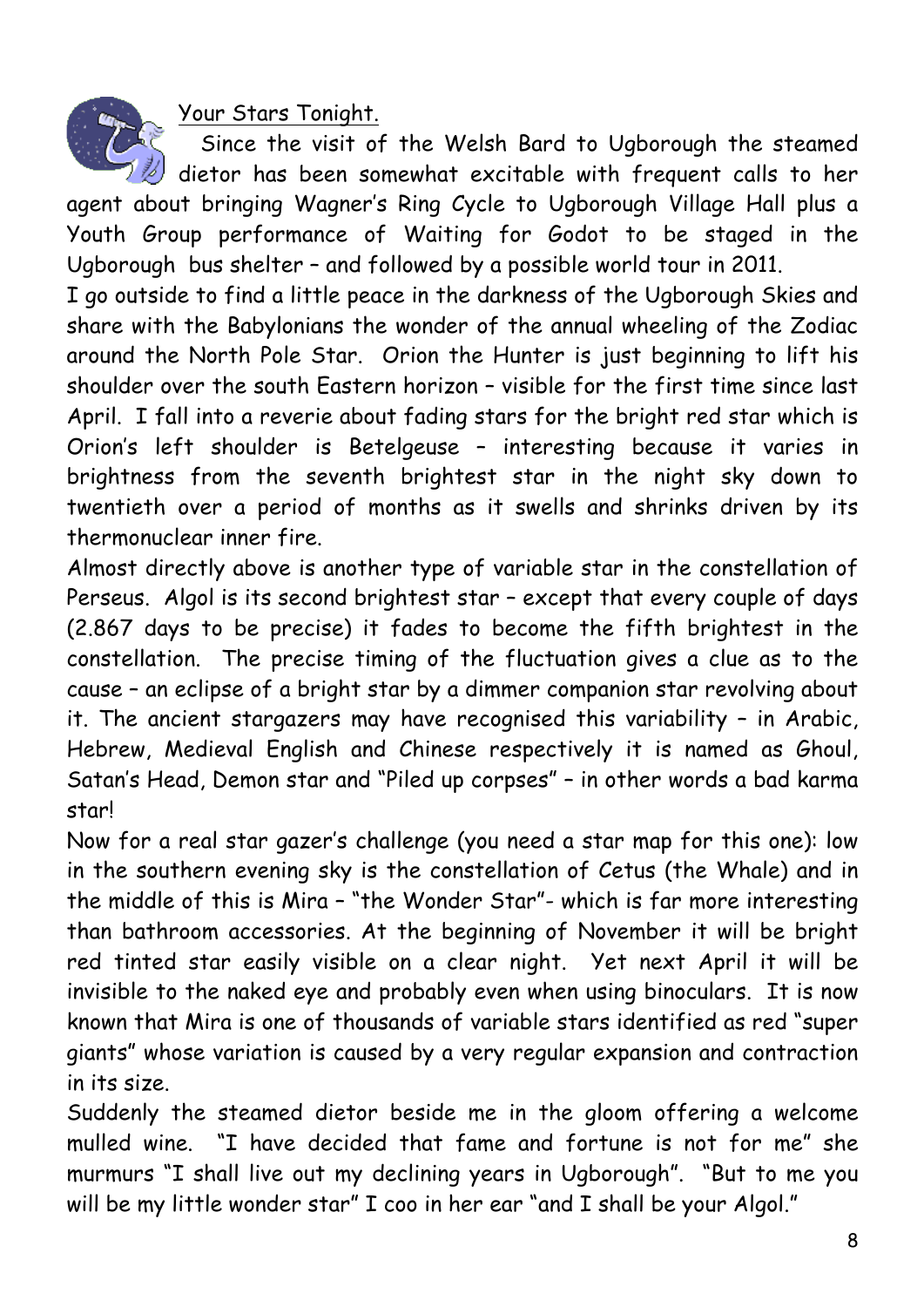History Corner Alan Yates DUNG BAGS

The editor asked at the end of the October article, "what is a dung bag?" Other people have since asked me the same question and so I felt obliged to find out.

The simple answer appears to be an "animal nappy" and I therefore presume that the bag to be used for straining the cider would be a new item rather than a second-hand one and was chosen as its material and its straining properties were ideal for the task in question.

A search on Google tells me that you are currently able to buy "dung bags" for your dog and that in cities in Canada, it is illegal to ride your horse on a public road without a "dung bag" being fitted. This even applies to the Royal Canadian Mounted Police. Other animal references found included donkeys and camels. It also appears that to call someone a "dung bag" is derogatory.

## RE-INSTATEMENT OF THE BITTAFORD MILEPOST

The Halsgrove Book of Ivybridge contains a photo of an iron milepost , which had since disappeared. However, a chance encounter in Bittaford by Tom Holway and subsequent communication with the Milestone Society has revealed that the post had been removed by Council contractors doing roadworks and had been in store at the Council Maintenance Depot for some time. It has now been refurbished by members of the Society and will be replaced by the Council on the south side of the road between Skew Bridge and the Bewley site in the near future.

From 1767, it was compulsory to install mile markers along all turnpikes, not only to inform travellers of direction and distances, but to help coaches keep to schedule and for charging for changes of horses at the coaching inns. Most mileposts were removed, buried or defaced during the second world war to baffle potential German invaders and not all were replaced afterwards.

There were four of these cast iron mileposts in Ugborough Parish, showing the distance to Plymouth. The 14 mile is on the SW corner of the road over the A38 at Wrangaton (badly in need of re-furbishment), the 13 mile is the Bittaford one, the 12 mile was opposite the Western Machinery works at Cantrell but that has disappeared, and the 11 mile is near the entrance to Torr House in Ivybridge, an area which was originally in Ugborough parish. The Ivybridge one is shown as a grade 2 listed monument and so we will have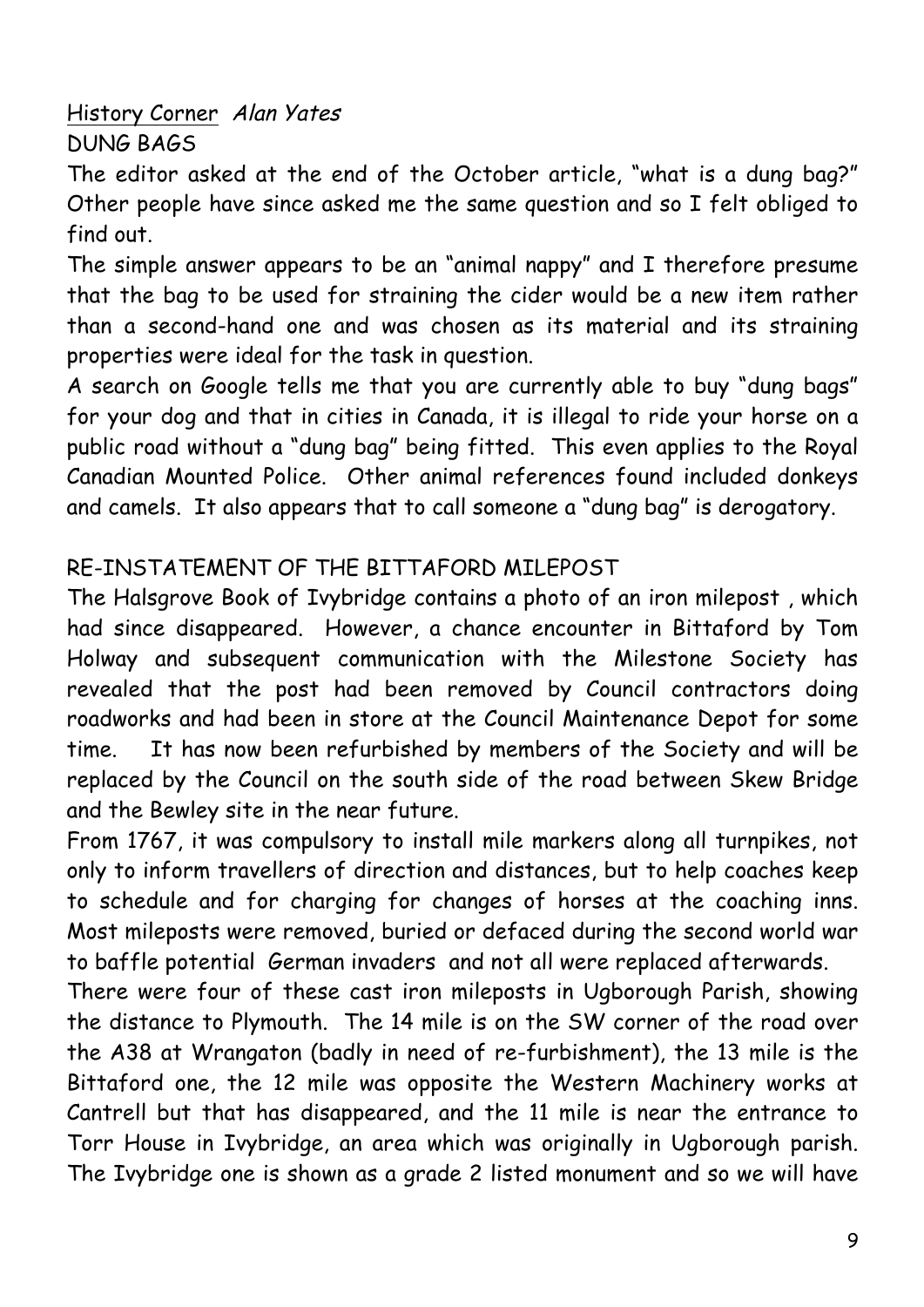to check up on the status of the remaining Ugborough signposts. Other mile markers in the parish are all made of stone.

The maintenance of milestones now normally falls within the remit of the local highways authority or the Highways Agency.

(Editor's newsflash!- the milepost was re-installed in Bittaford just east of the Bewley's site, on Tuesday 19th. October.)

### SPORTS REPORT- Janner Motson

#### RUMOURS OF ROONEY

Word on the Fore Street is that Rooney is being lined up for the Uggies as he seeks a club with real ambition. Known to be dismayed at the lack of pulling power at Old Trafford, it is thought that Rooney has been in talks with officials of the biggest club in the Parish. Sports Report has been told that his agent was seen at the weekend, wearing a hat and slumped by the Village Hall, but this has not been confirmed. When quizzed, Chairman Billy Bremner-McKenna said that he could not guarantee to maintain Rooney's United wages, but hoped that he could bung him half a pig and 2 tickets to Plainmoor. We await developments.

On the field we have seen excellent weather and immense character from the U10s, who had a winning draw against top of the table Roselands, whilst the U8s are starting to grow into their task – literally! They had a very good win against Totnes, but things look tougher at the end of the month when they entertain the phenomenal Plymstock – one not to miss. The U12s have really enjoyed their football, but could not shake off their bogey team, WBB, who contrived a 2-4 win against the run of play.

The fantastic weather drew out large crowds last week and there is talk of a new stadium at Uggie Park. Chairman McKenna said that he wanted to go allseater, but that when he asked the fans they said that they wouldn't stand for it!

| Friends of St. Peter's                                                                   |
|------------------------------------------------------------------------------------------|
| Medieval stories and music part 2! Jonathon Weekes returns to continue his $\frac{3}{8}$ |
| captivating entertainment.                                                               |
| Saturday 27 <sup>th</sup> November at 7.30p.m. at St. Peter's.                           |
|                                                                                          |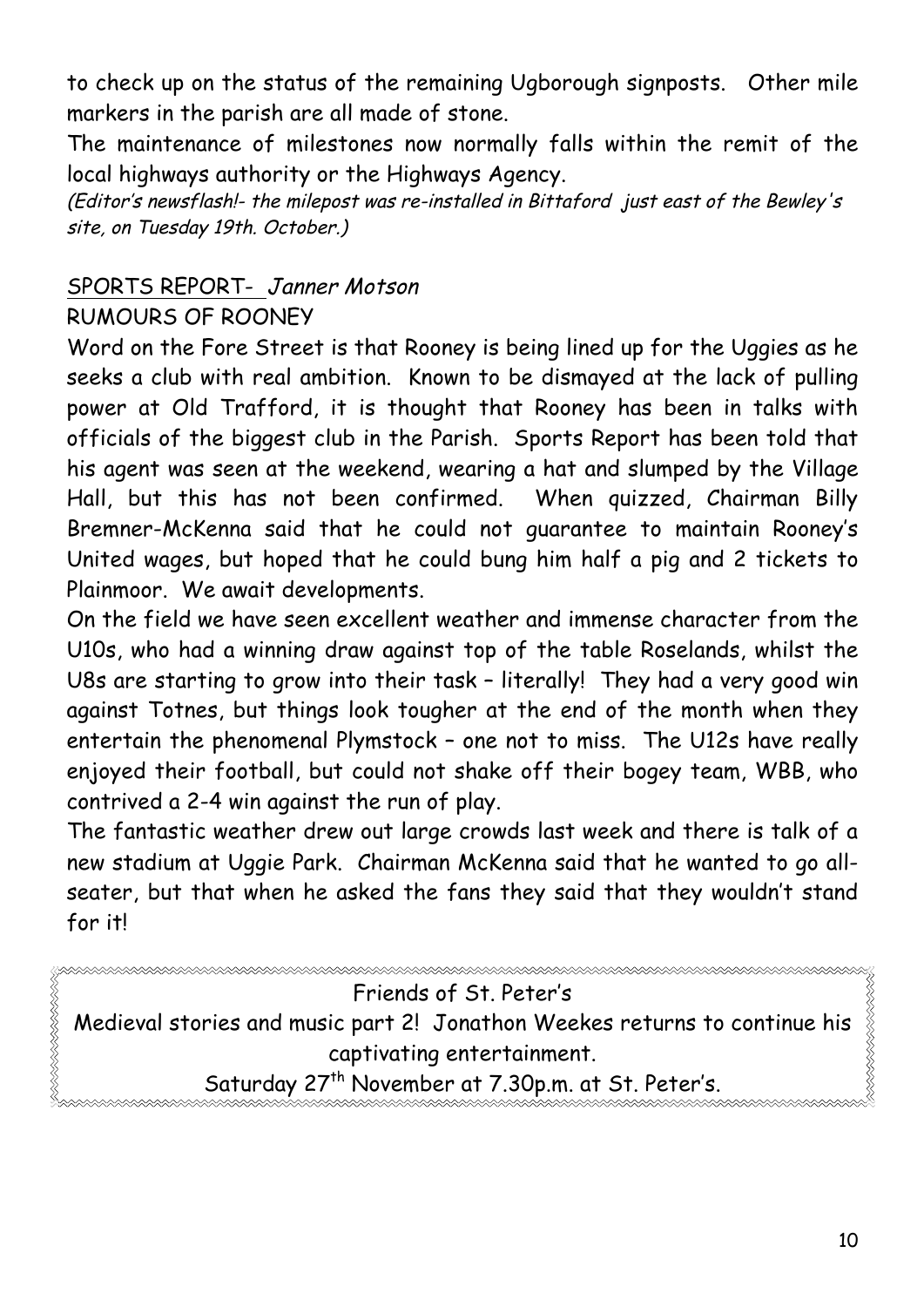## The Buckfastleigh Pantomime Group presents **Jack and the Beanstalk**

Yes, it's that time of year again! The Buckfastleigh Pantomime Group would like to invite everyone to their latest bold, sparkling and magical, musical extravaganza.

Saturday 4<sup>th</sup>, Sunday 5<sup>th</sup>, Saturday 11<sup>th</sup> and Sunday 12<sup>th</sup> December at 2 pm and Saturday  $4^{th}$ , Friday 10<sup>th</sup> and Saturday  $11^{th}$  December at 7pm

at Buckfastleigh Town Hall (Bossell Road Buckfastleigh, TQ11 0DD.)

Tickets are available at £6.50 for adults, £3.50 for children or £16.50 for a family ticket (Two adults and two children).

Thanks to Bradley's Estate Agents of Buckfastleigh for acting as our Box Office ((01364) 642642). If booking tickets outside of office hours, please ring 07912 887474.

Come and support this local annual event. We look forward to seeing you there!

Ugborough Parish Council Clerk: Sarah Woodman Tel: 01364 642145 email: ugboroughpc@yahoo.co.uk

Website: www.ugboroughparishcouncil.gov.uk

South Hams District Council Chairman Cllr John Baverstock opened the October Parish Council meeting with a discussion of his role within SHDC and the likely impact of the Localism Bill. He also thanked the Parish Councillors for being the 'eyes and ears' of the community.

The Police Report was given by WPC Hopper who warned that, with the value of metal rising, incidents of theft were increasing. A new online facility to report 'minor' crimes was now available at https://services.devoncornwall.police.uk/crimereporting - although emergencies should still be reported by calling 999.

Following complaints about motorbikes speeding through Bittaford late in the evening, Cllrs Daniels and Taylor offered to set up a Community Speedwatch, which would record details of speeding vehicles and warnings would be issued. If you would like to help, call Sue Daniels on 01752 690130 or Rebecca Taylor on 01752 698707.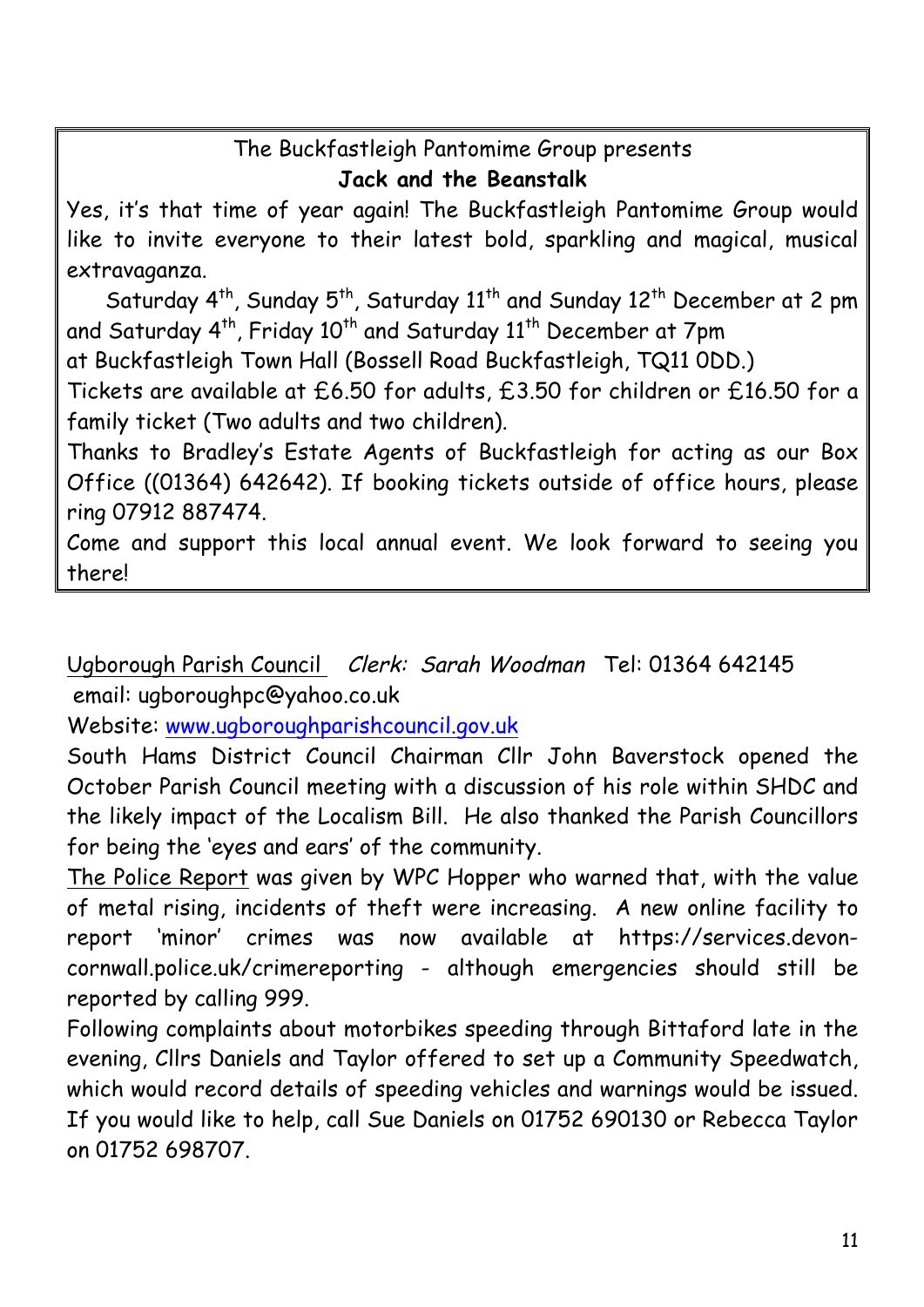The proposed Ugborough Primary School federation with Ermington School was explained by School Governor Ian McClure and Parish Councillors supported the move as both schools had the same ethos, were evenly matched and already had a high level of contact.

The Licensing application at Moorhaven Clubhouse prompted a number of complaints from Bittaford residents. Concern was raised that it would have an adverse effect on existing businesses and community facilities in the village by providing competition; traffic along the already congested Bittaford Hill would increase; and if an extension of time was requested after 11pm, nearby housing may suffer disturbance. These comments have been passed to the Licensing Authority.

The South Hams Site Allocation Development Plan Document and the Inspector's Hearing caused quite a reaction from Parishioners. Tall Oak Homes had proposed a development of 45 dwellings, public open space, a village car park and footpath/cycle access to the village centre, with access to the site through Undertown. Following representations from a number of parishioners, the Parish Council has submitted a response that the proposed access through Undertown would only make an existing traffic problem worse and has suggested that access onto Whitehouse Hill would be preferable with, in the long run, a route around the back of the school to the northern edge of Ugborough. The time limit for submissions has now passed, so we will have to await the Inspector's decision.

The Mobile Library Service will no longer visit Bittaford from January 2011 because of lack of demand. However, those members of the community who are physically unable to travel to Ivybridge Library may be eligible for the Home Library Service, where a WRVS volunteer will deliver books directly to their home. Contact Devon Libraries on 0845 155 1001 for more details.

A Parish Councillor vacancy has arisen following the resignation of Cllr James Bremridge, who has just embarked on an exciting four month sailing expedition to New Zealand. Becoming a Parish Councillor can be interesting and rewarding – and training is available. We are hoping to fill the vacancy at the December Parish Council Meeting and it is likely that the appointment will be made by co-option. If you wish to be considered or have any questions about becoming a Parish Councillor, please contact the Clerk or Chairman Tom Holway on 01752 893114 by Tuesday 30<sup>th</sup> November.

Planning Applications No objections were raised to the proposed greenhouse at Owley Farm, Wrangaton, or works to trees at 6 Lutterburn Street, Ugborough and Lower Lords Wood, Bittaford. Mammoth Trees has recently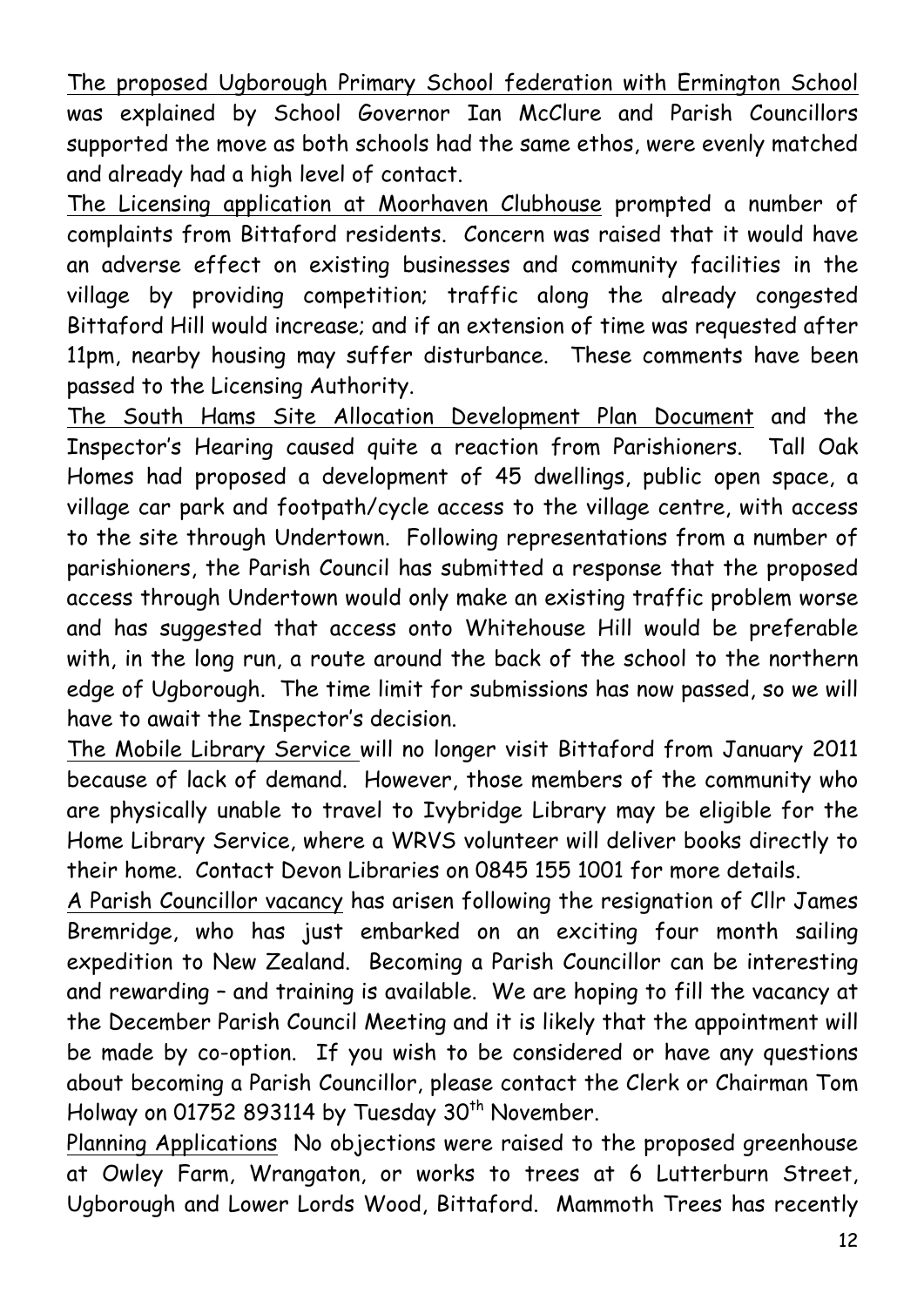acquired the Old Dene Nurseries Site on Wrangaton Road, South Brent, on which they intend to accommodate their expanding tree nursery business - an internet and mail order business. As part of this process, they had submitted planning applications to repair and recover two existing polytunnels, erect a wooden hanging business sign and provide a new access track – all applications received Parish Council support.

The next Parish Council Meeting will be held from 7.30pm on Thursday 11<sup>th</sup> November and you are welcome to attend and ask questions at the start of the Meeting. Agenda and minutes of meetings are displayed on the Parish Council noticeboards and on the website, www.ugboroughparishcouncil.gov.uk

## Bittaford Methodist Church Jutta Berger

You will be very welcome at any of our services which start at 10.30 every Sunday.

Our Hall is available for hire. We do have a small Tea Kitchen.

All enquiries contact: Jutta Berger on 01752 698 381 or

E-Mail to: juttaberger@tiscali.co.uk

Green Pastures Coffee Bar for families with small children.

It is open every Friday from 10.00 am 'til 12 noon including School Holidays! Please come and join us we are looking forward to welcome you.

For details call Jutta on 01752 698 381

A Community Outreach by the Bittaford Methodist Church



# **EVERYONE WELCOME**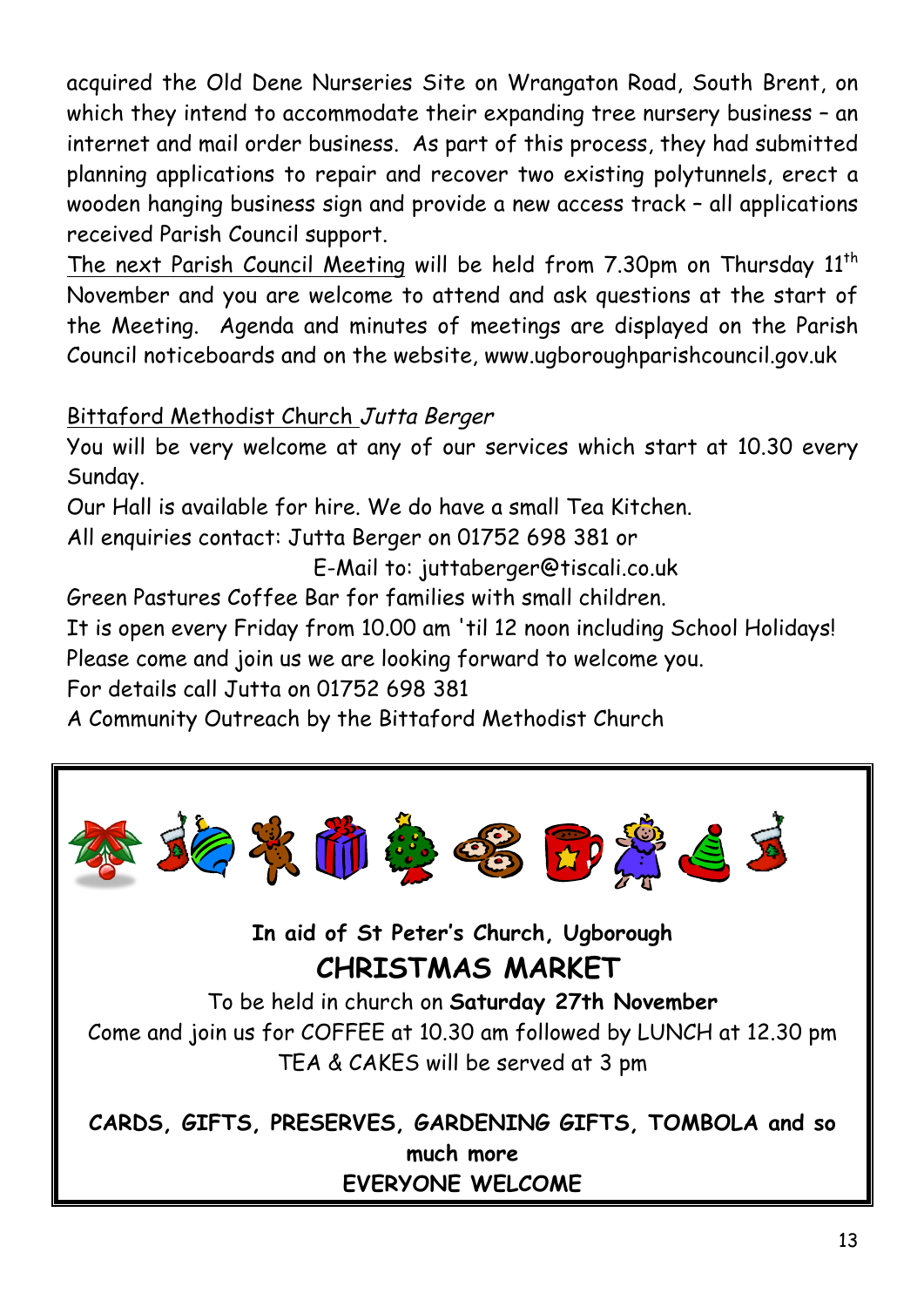St Peter's Church, Ugborough

My dear Friends,

November – the month of the last falling leaves, bonfires, fireworks, Christmas cakes-and-pudding-baking, central heating cranking into another season's operation, poppies and remembering.

Memory is such an important part of our being human, reminding us of our origins and the people, places and experiences that have made us what we are. That is partly why dementia is such a sad condition for the sufferer and their family and friends, because some of those factors have been irretrievably lost.

Most of us need some props to aid our memories, which is why letters, mementoes and photographs are so important; they not only help us to remember, but also make it possible for us to pass our family history on to the next generation. When people have to leave their homes in dreadful and dramatic circumstances, it is usually their photos that they desperately try to take with them.

Remembering is often tinged with sadness – for people no longer around, places we can no longer visit, experiences we can no longer look forward to, abilities we no longer possess as the ravages of time begin to take effect, things that have been destroyed.

The Church recognises these emotions and the deep human need there is to remember consciously and formally in the liturgies it provides for November, the time we call The Kingdom Season. This is when we celebrate our oneness with those who have gone before, those we continue to love, though we see them no longer, those whose memories we honour and cherish.

Very obviously this is true on Remembrance Day - you can see the times of services elsewhere in these magazines. We also have an opportunity to remember, pray for and celebrate others who have departed this life in the special service at 3.00 p.m. on October 31<sup>st</sup> at All Saints, Moreleigh.

The sadness of our losses does not diminish the joy we feel as we remember all God's saints – people like us who were subject to the same temptations and pressures, and who coped through faith in God the Father who loves each one of us, in Jesus Christ, whose cross reminds us of God's forgiveness and in the Holy Spirit who continues to strengthen us on life's Pilgrimage.

May our season of remembrance inspire us all to live in God's way of faithfulness and love, forgiveness and joy.

Caroline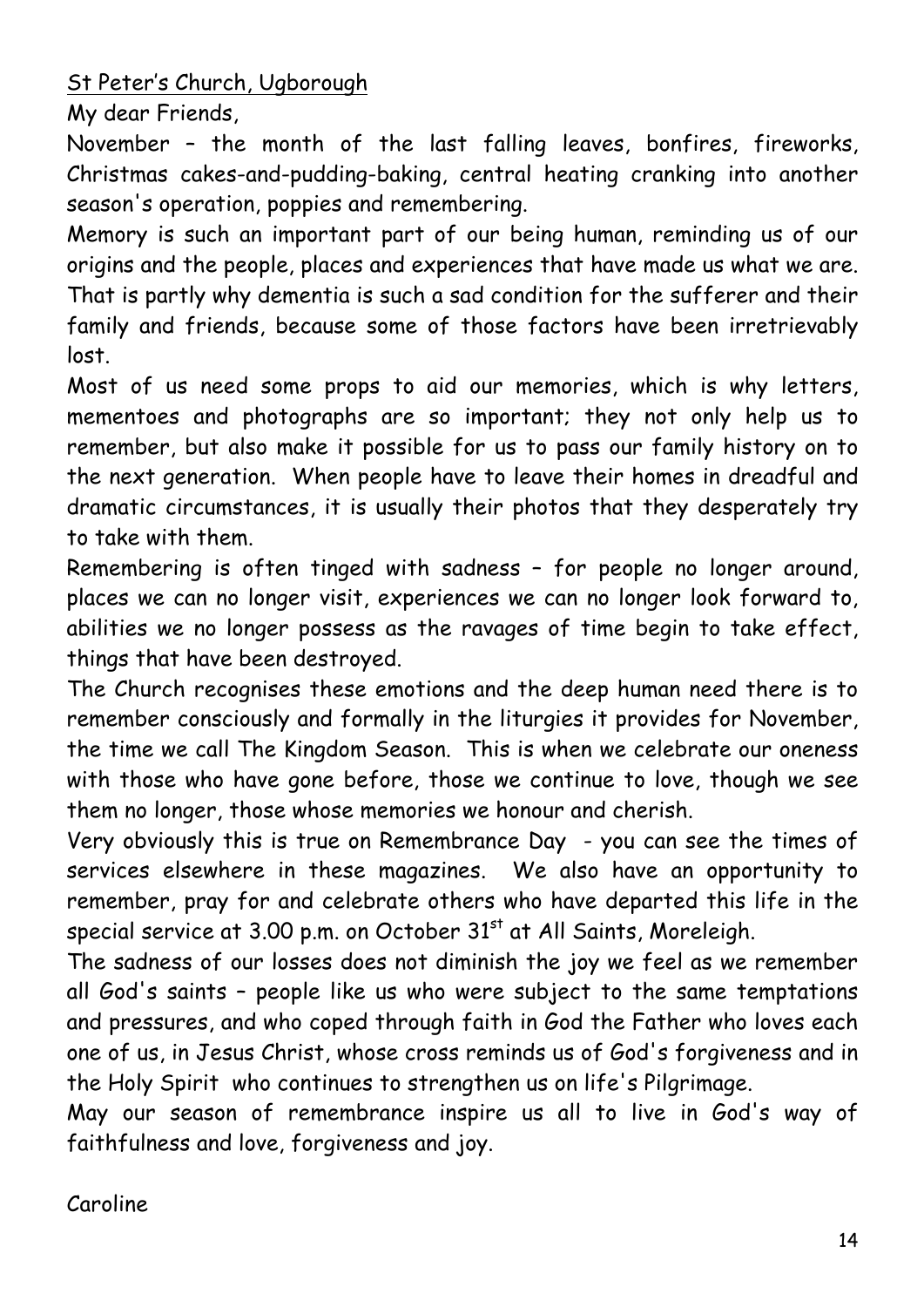

Operation Christmas Child 2010

Following the success of our previous campaigns, the Ugborough Youth Group and St. Peter's Young Church



KRIKK KRIKK KRIKK KRIKK KRIKK KRIKK KRIKK KRIKK KRIKK KRIKK KRIKK

are working together to collect Christmas Gift Boxes. The gift boxes are shoe boxes that we fill with (new) toys, sweets, toiletries, cuddly toys, stationery and other gifts. We wrap them up in pretty paper and send them to children around the world who are victims of war, poverty, famine, disease and natural disaster.

The appeal will be launched at the All Age Service in St Peters Church on  $7<sup>th</sup>$ November. We will be filling the boxes between 9.30 am and 12 noon in the village hall on Saturday 20<sup>th</sup> November and having them blessed on Sunday 21<sup>st</sup> November before they are dispatched.

- Please can you help us with:
- 1. Filling a box and bringing it to the Church by 9.30 am on Sun 21 Nov
- 2. Donating gifts for us to place in boxes
- 3. Helping us make the boxes in the village hall on Sat 20 Nov
- 4. Making a financial contribution to help pay for postage

Please call Charlotte on 07595 832847 if you have any further questions regarding the campaign

Thank you **Christmas Gifts to Change a World** 

# Garden club

Our next meeting is on Thursday 18<sup>th</sup> November at the Post office at 8 p.m. when we welcome back our friends Gordon Waterhouse and Brian Ashby. Please come and join us.



# **Get involved -be an Ugborough Parish Councillor**

One Councillor vacancy has arisen on Ugborough Parish Council Get involved in issues which affect you and your Parish Planning – Highways – Footpaths Environment – Recreation - Police Parish Council Meetings are held once a month and training is available For more information, call Chairman Tom Holway 01752 893114 Clerk Sarah Woodman 01364 642145 or email ugboroughpc@yahoo.co.uk

15